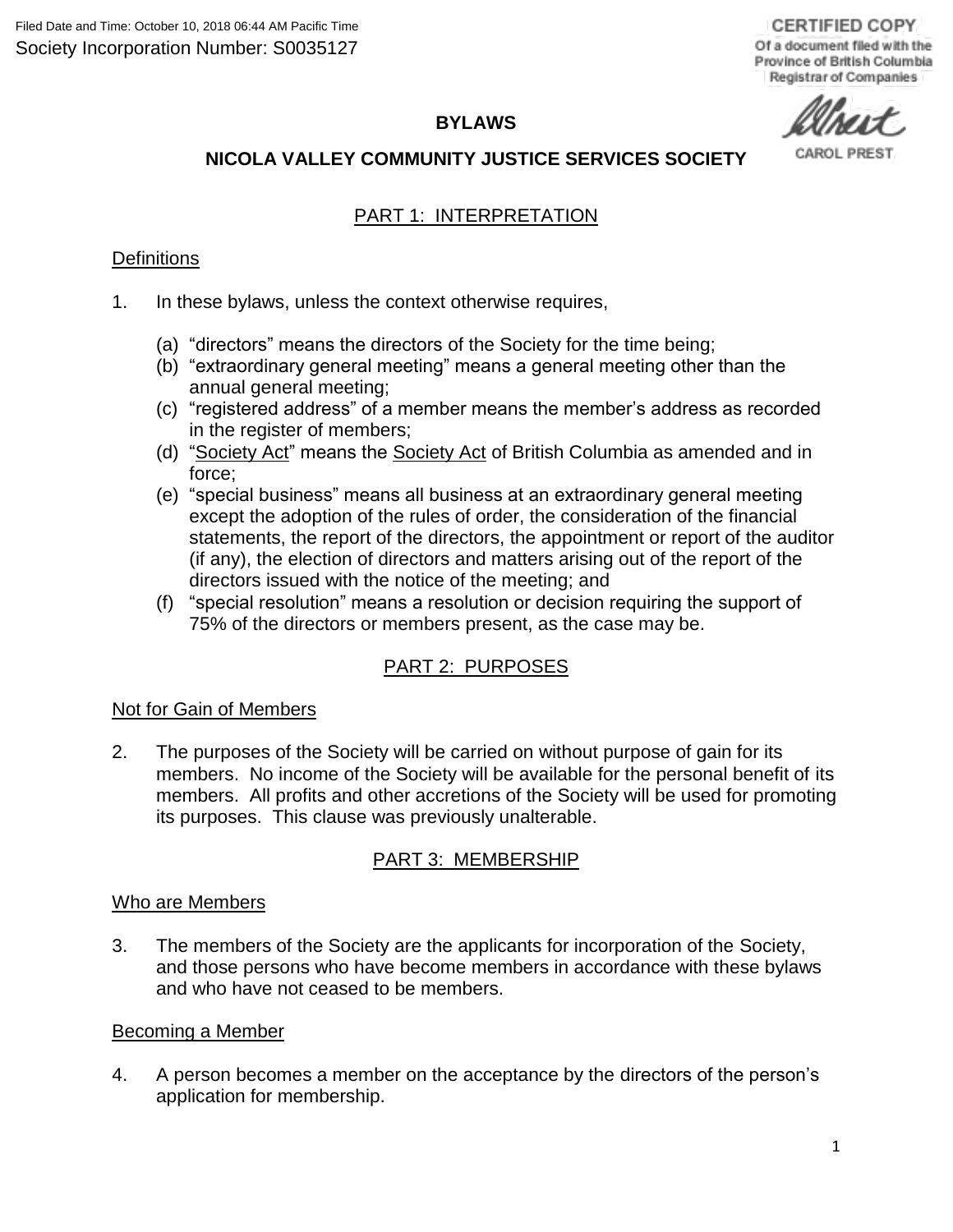# Rules for Members

5. Members must comply with the constitution and bylaws of the Society.

## Membership Fees/Members in Good Standing

6. Until the first annual general meeting, the directors will establish membership fees. After that, membership fees will be established by the membership at annual general meetings. All members are in good standing except a member who has failed to pay her or his current annual membership fee or any other subscription or debt due and owing by her or him to the Society and she or he is not in good standing so long as the debt remains unpaid.

## Ceasing to be a Member

- 7. A person ceases to be a member of the Society by:
	- (a) delivering a resignation in writing to the Correspondence Secretary of the Society;
	- (b) mailing a resignation in writing to the address of the Society;
	- (c) dying;
	- (d) if a corporation, by dissolution;
	- (e) being expelled by the Society; or
	- (f) failing to pay the current annual membership fee or other debt to the Society for 12 consecutive months.

# Expelling a Member

- 8. The Society may expel a member by special resolution of the members at a general meeting after having given the member:
	- (a) written notice of the reasons for the proposed expulsion;
	- (b) an opportunity to address the members at the general meeting before the special resolution is put to a vote.

# PART 4: MEETINGS OF MEMBERS

### When Annual Meetings Held

9. The first annual general meeting will be held not more than 15 months after the date of incorporation. Subsequent annual general meetings will be held at least once in each calendar year and not more than 15 months after the preceding annual general meeting.

# Time and Place of Meetings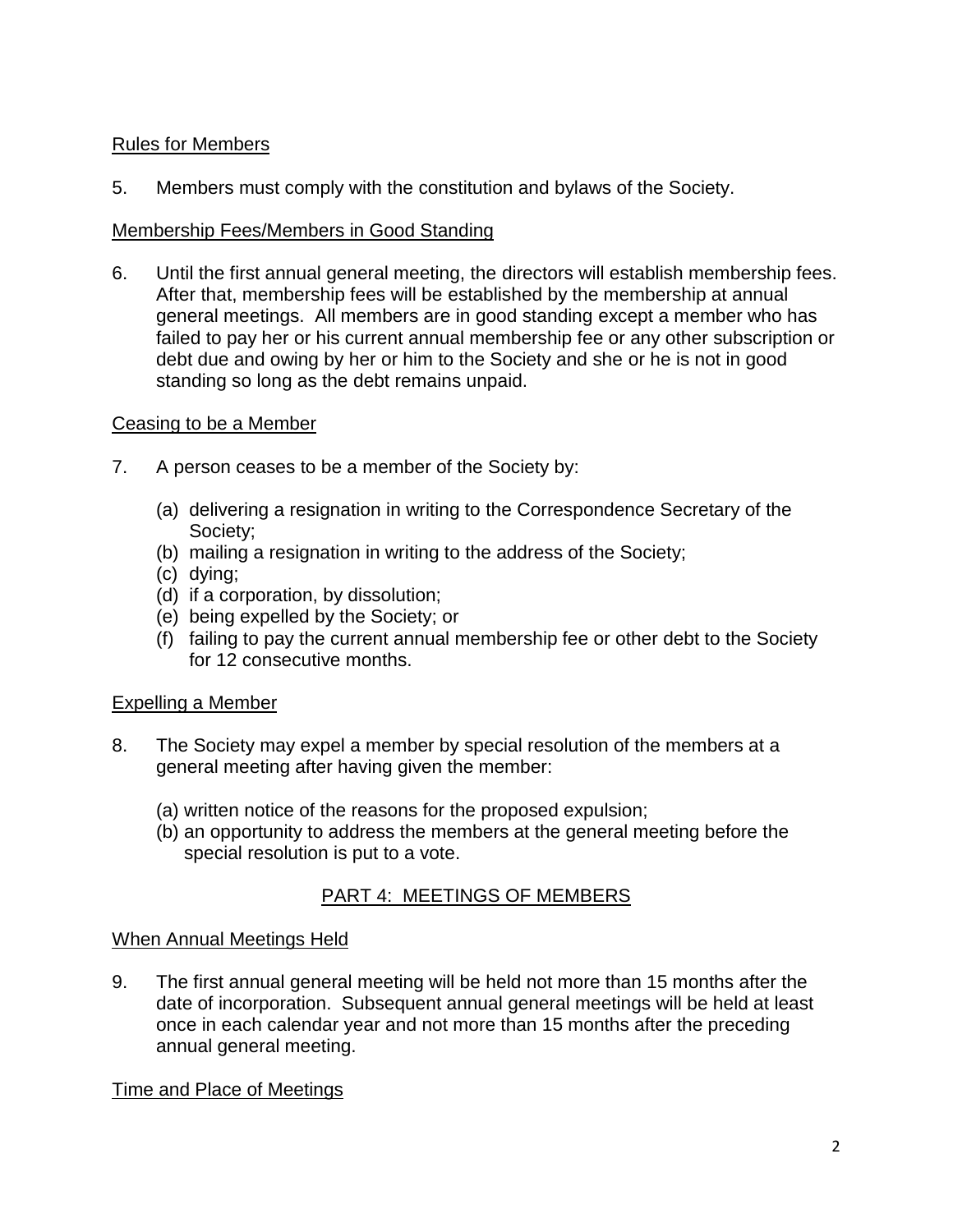10. General meetings will be held at the time and place decided by the directors in accordance with the Society Act.

## Extraordinary Meetings

11. The directors may convene an extraordinary general meeting when they think fit.

## Notice of General Meetings

- 12. (1) The directors will notify the members of general meetings, but the accidental omission by the directors of notifying a member of a meeting does not invalidate the proceedings at that meeting.
	- (2) A member is deemed to be notified of a general meeting where a document setting out the date, place and time of the meeting has been mailed to the member at least 16 days in advance of the meeting.

# PART 5: PROCEDURE AT GENERAL MEETINGS

# Quorum

13. A quorum at a general meeting is 5 members.

## Procedure if No Quorum

- 14. (1) If there is not a quorum at a general meeting within 30 minutes after the time designated for the beginning of a general meeting, the meeting will be adjourned until the same time, place and day the following week. If there is not a quorum within 30 minutes after that time, the members present constitute a quorum.
	- (2) If at any time during a general meeting a quorum is not present, the meeting will be suspended until a quorum is present or until the meeting is adjourned or terminated.

# Business in Absence of Quorum

15. The only business which may be conducted at a general meeting in the absence of a quorum is the election of a chairperson and the adjournment or termination of the meeting.

# Adjourning General Meetings

16. A general meeting may be adjourned from time to time and place to place. If the adjournment is for more than 14 days, the directors must notify the members of the date, time and place of the adjourned meeting and the business to be transacted at the adjourned meeting.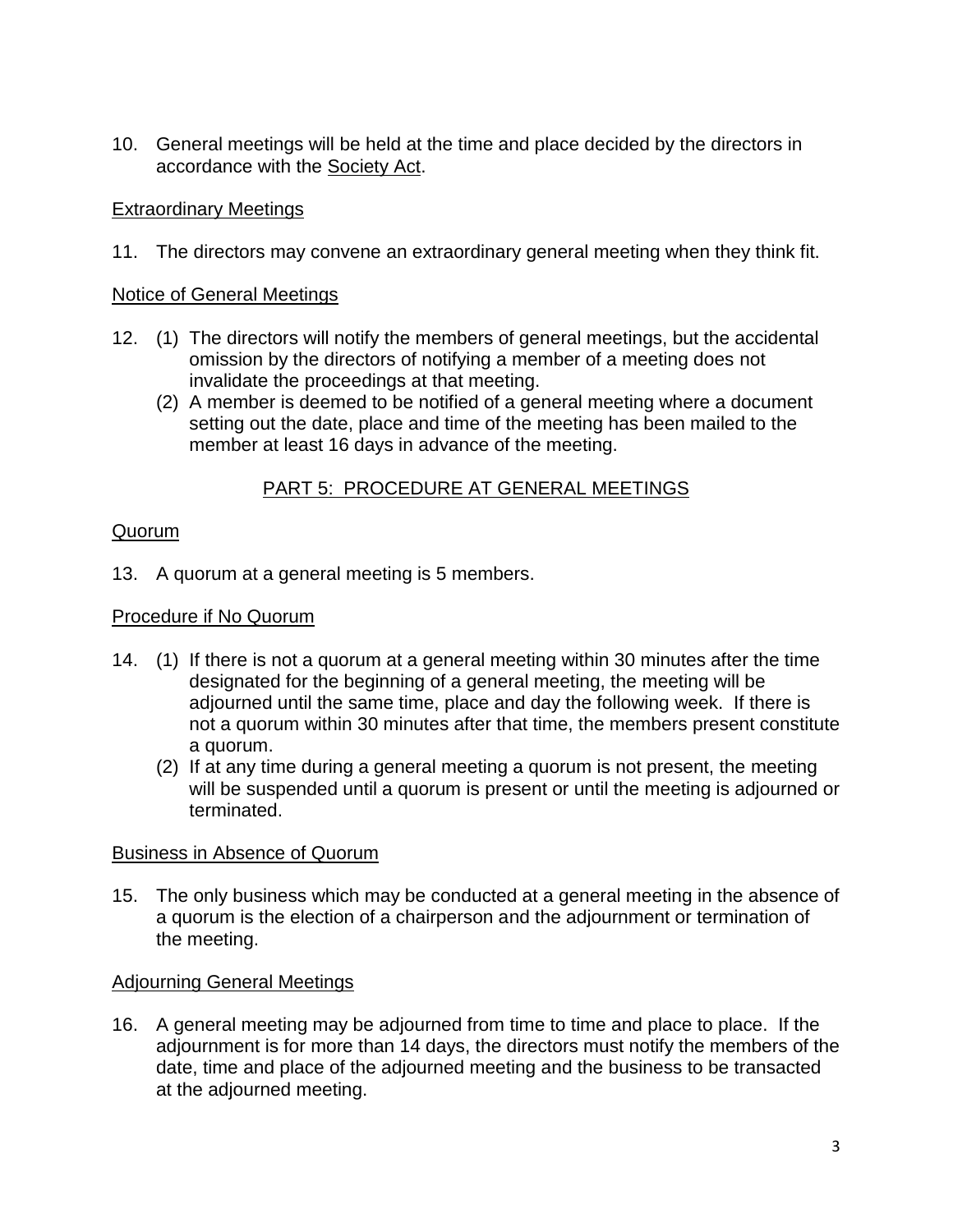## Business at Adjourned Meetings

17. The only business to be transacted at the adjourned meeting is business left unfinished at the meeting which was originally adjourned.

### Resolutions at General Meetings

18. The chairperson of a general meeting may move a resolution. No resolution moved needs to be seconded.

## Voting at General Meetings

- 19. (1) Members in good standing present and in attendance may vote at general meetings. Voting is by show of hands unless the members present at a general meeting determine otherwise.
	- (2) The chair of a general meeting has one vote.
	- (3) Where the vote is tied, the resolution does not pass.

## Corporate Members

20. A corporate member may speak and vote at a general meeting through its authorized representative.

### No Proxy Voting at General Meetings

21. Proxy voting is not permitted at a general meeting.

# PART 6: DIRECTORS AND OFFICERS

### Duties of Directors

- 22. (1) The directors will act honestly and in good faith and in the best interests of the Society and exercise the Society and exercise the care, diligence and skill of reasonably prudent people in carrying out their duties as directors.
	- (2) The directors of the Society will serve without remuneration and will not directly or indirectly receive any profits from their positions as directors, but may be paid for reasonable expenses incurred by them in the performance of their duties. This clause was previously unalterable.

### Directors' Powers

23. Subject to law, these bylaws and rules made by the Society at a general meeting, the directors may exercise all the powers of the Society.

### Number of Directors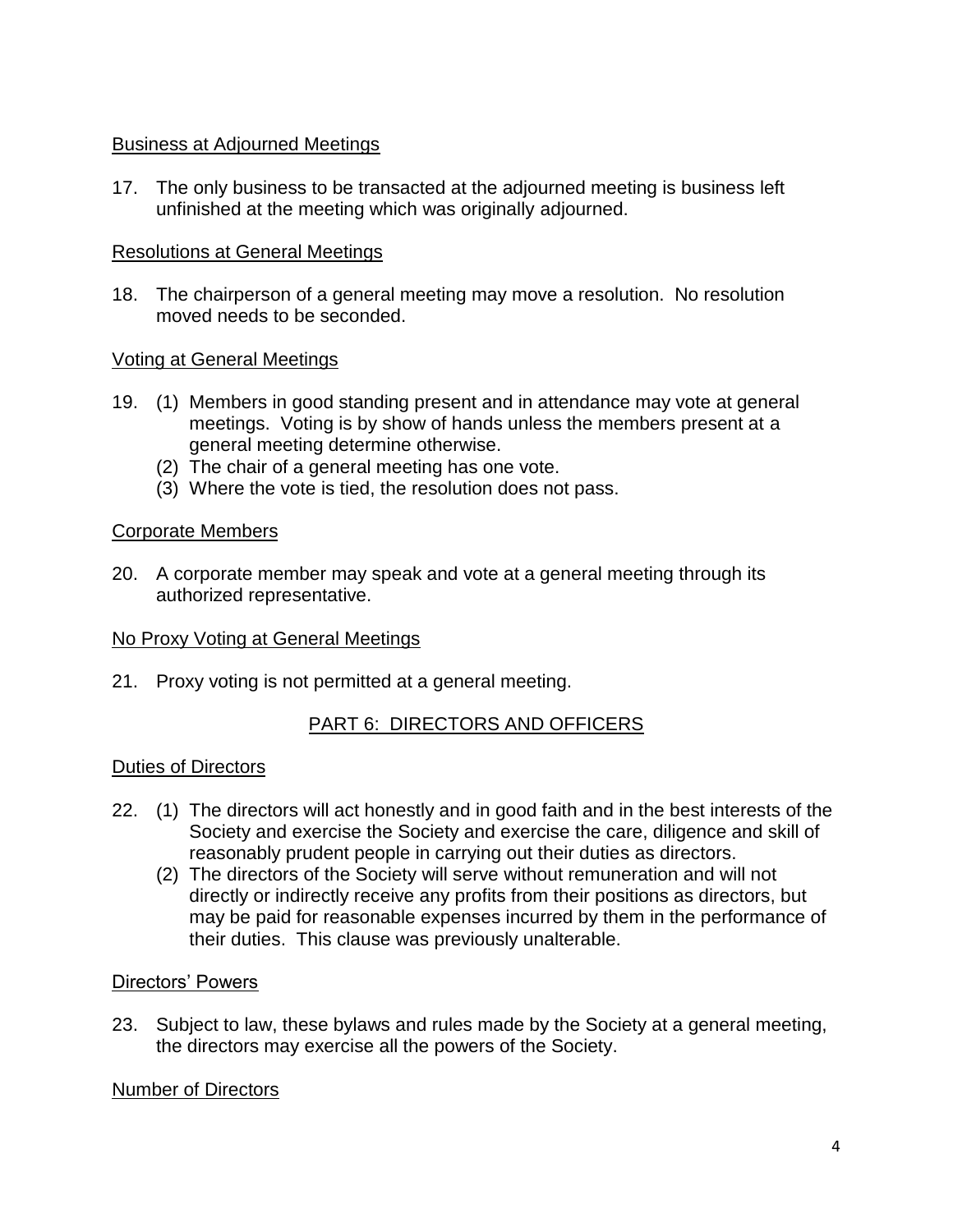24. There will be at least 5 or greater number of directors of the Society at any time appointed or elected in accordance with this part of these bylaws.

### Term of Directors

25. Directors hold office until the conclusion of the next annual general meeting at which time they will retire as directors and their successors will be appointed or elected in accordance with this part of these bylaws.

#### Appointment of Directors by Local First Nations

- 26. One director and one alternate will be appointed by the Chief and Council of each of the following First Nations:
	- (a) Coldwater Indian Band;
	- (b) Lower Nicola Indian Band;
	- (c) Nooaitch First Nations;
	- (d) Shackan First Nation; and
	- (e) Upper Nicola Indian Band.

#### Appointment of Directors by Conayt Friendship Society

27. One director and one alternate will be appointed by the Conayt Friendship Society.

#### Election or Acclamation of Directors by Membership

28. Up to four directors may be chosen by acclamation or elected by the members of the Society. At least one of these directors shall be a member of the Coldwater Indian Band, Lower Nicola Indian Band, Nooaitch First Nations, Shackan First Nation or Upper Nicola Indian Band, who is at least 60 years of age.

#### Directors Serving More Than One Term

29. A director or alternate may serve more than one consecutive term and may stand for re-election at an annual general meeting.

### Change of Directors During Term

- 30. (1) A director or alternate may resign or be removed by special resolution of the Society during her or his term as director.
	- (2) A director may be removed by the directors during her or his term as director if she or he fails to attend or fails to have her or his alternate attend three consecutive meetings of the directors.
	- (3) A director or alternate appointed by a Chief and Council of a First Nation may be removed or replaced by that Chief and Council.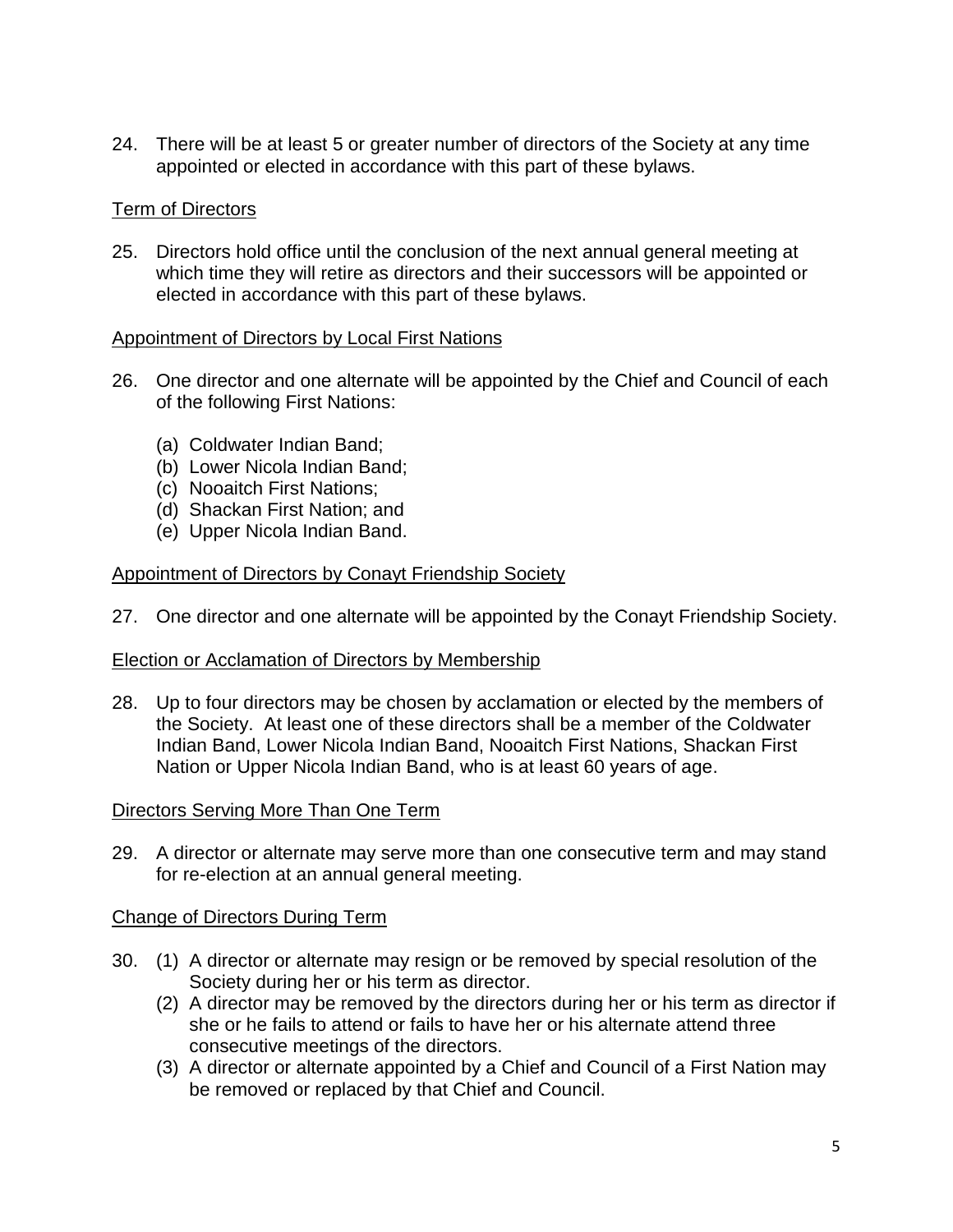- (4) A director or alternate appointed by the Conayt Friendship Society may be removed or replaced by the Conayt Friendship Society.
- (5) A director or alternate elected or chosen by acclamation by the members of the Society who resigns, is removed by special resolution of the Society or removed by the directors for missing three consecutive meetings of the directors may be replaced by the directors.

# Role of Alternates

- 31. (1) If a director is unable to attend a meeting of the directors, she or he may have her or his alternate attend the meeting in her or his place.
	- (2) An alternate attending a meeting in accordance with paragraph (1) may exercise all of the powers and has all of the duties and responsibilities of a director, and the provisions of these bylaws with respect to directors apply to that alternate.

## Valid Acts of Directors

- 32. (1) No valid act of the directors may subsequently be invalidated by the Society.
	- (2) No act or proceeding of the directors is invalid only by reason of there being less than the prescribed number of directors in office.

## Duties of Directors

- 33. The directors are the officers of the Society and as such share the following duties:
	- (a) presiding at meetings of the Society and of the directors;
	- (b) taking and having custody of minutes of all meetings of the Society and of the directors;
	- (c) having custody of the common seal, if any, and all records and documents of the Society;
	- (d) maintaining the register of members;
	- (e) issuing notices of meetings of the Society and directors;
	- (f) conducting the correspondence of the Society;
	- (g) keeping the financial records, including books of account, necessary to comply with the Societies Act; and
	- (h) rendering financial statements to the directors, members and others when required.

# **Officers**

34. The directors may from time to time assign duties described in paragraph 33 of the bylaws to specific officers of the Society.

# PART 7: PROCEDURE AT DIRECTORS MEETINGS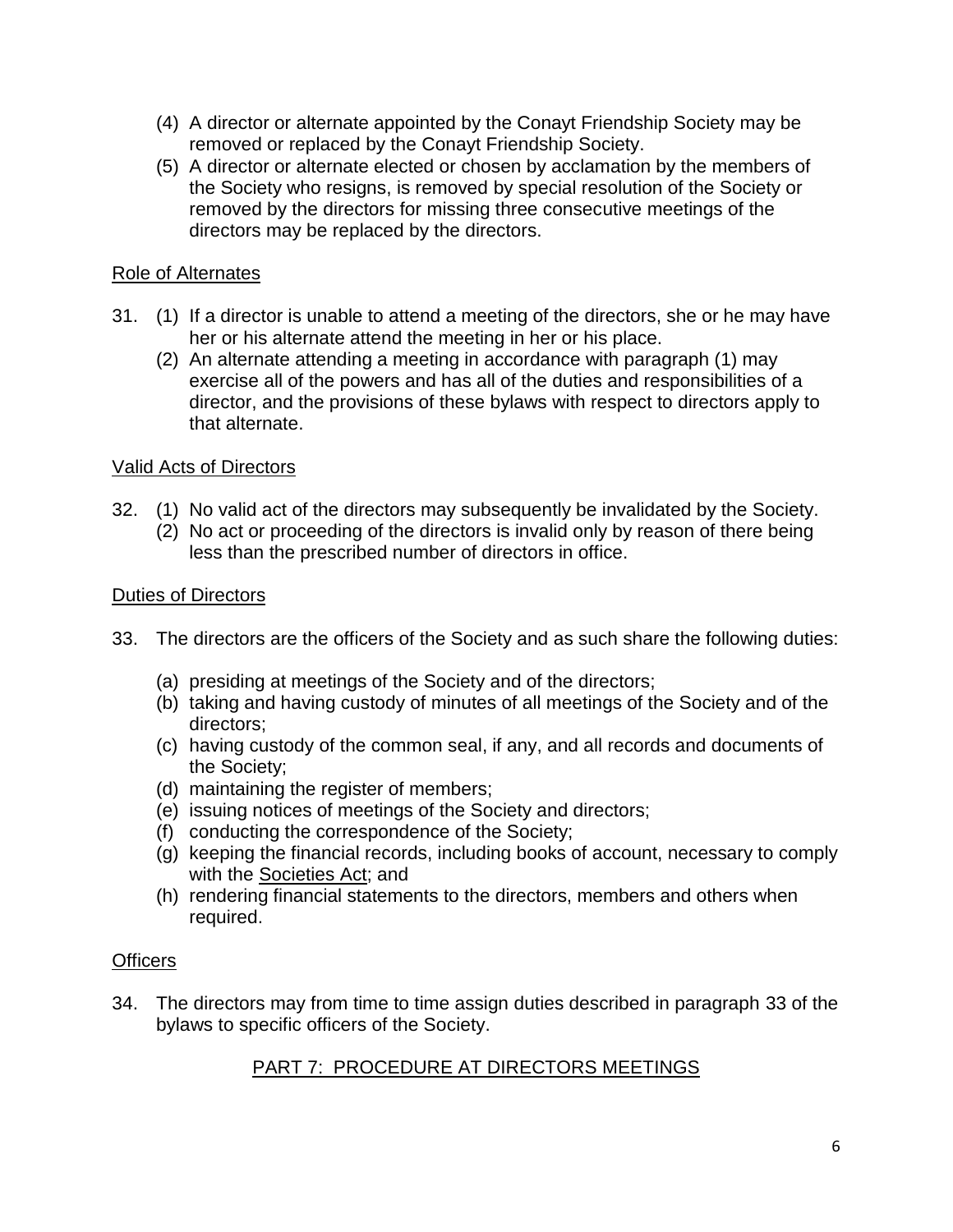## When Meetings Held

35. Subject to these bylaws, the directors may meet, adjourn meetings and regulate their meetings and procedures as they see fit.

### Notifying Directors of Meetings

- 36. A person appointed by the directors will cause all directors to be notified of a directors meeting. A director will be deemed to have been notified where:
	- (a) the director was present when the date, place and time of the meeting was set;
	- (b) a document setting out the date, place and time of the meeting has been mailed to the registered address of the director by regular mail at least 10 days in advance of the directors' meeting; or
	- (c) a telephone message setting out the date, place and time of the meeting has been left at the telephone number of the director as provided by that director to the recording secretary.

### Decisions by Consensus

37. Except where a decision requires a special resolution, the directors will attempt to make all decisions by consensus.

### Directors Speaking in Turn

38. Immediately prior to the making of a decision, each director present at a directors meeting will have the opportunity, in turn, to speak to the matter to be decided.

### Procedure if No Consensus

- 39. (1) Where, after each director has had the opportunity to speak to the matter to be decided, the chair of the directors meeting determines that a consensus of the directors is not reasonably obtainable, she or he may put the matter to be decided to a majority vote of the directors present at the meeting.
	- (2) Each director has one vote.
	- (3) Where the vote is tied, it is broken by a vote from the chair.

# **Committees**

- 40. (1) The directors may delegate some but not all of their powers to committees made up of such members of the Society as the directors may determine.
	- (2) A committee so formed will conform to rules and limitations imposed on it by the directors, and report on its proceedings at the earliest following meeting of the directors.

# PART 8: COMMON SEAL